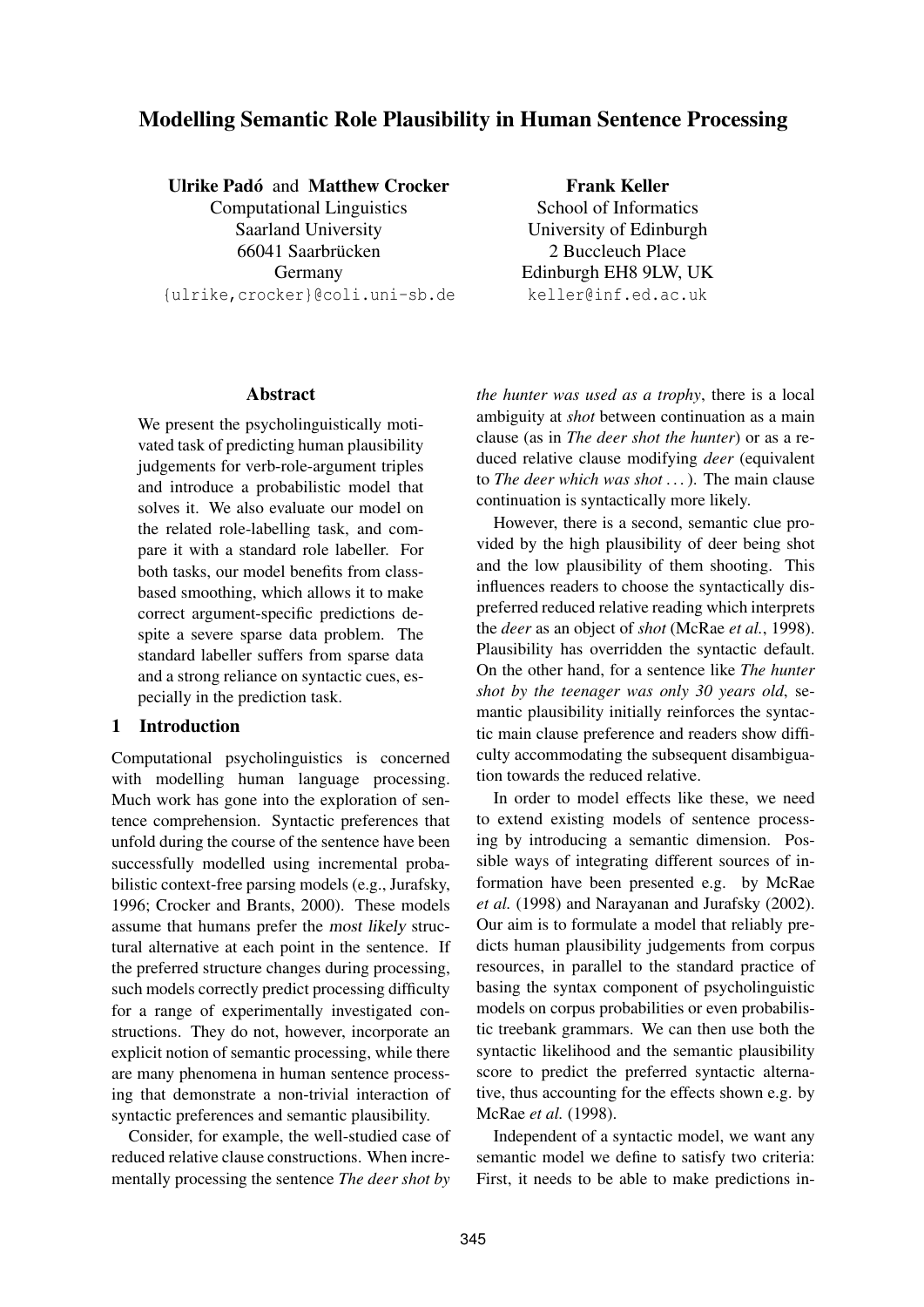crementally, in parallel with the syntactic model. This entails dealing with incomplete or unspecified (syntactic) information. Second, we want to extend to semantics the assumption made in syntactic models that the most probable alternative is the one preferred by humans. The model therefore must be probabilistic.

We present such a probabilistic model that can assign roles incrementally as soon as a predicateargument pair is seen. It uses the likelihood of thematic role assignments to model human interpretation of verb-argument relations. Thematic roles are a description of the link between verb and argument at the interface between syntax and semantics. Thus, they provide a shallow level of sentence semantics which can be learnt from annotated corpora.

We evaluate our model by verifying that it indeed correctly predicts human judgements, and by comparing its performance with that of a standard role labeller in terms of both judgement prediction and role assignment. Our model has two advantages over the standard labeller: It does not rely on syntactic features (which can be hard to come by in an incremental task) and our smoothing approach allows it to make argument-specific role predictions in spite of extremely sparse training data. We conclude that (a) our model solves the task we set, and (b) our model is better equipped for our task than a standard role labeller.

The outline of the paper is as follows: After defining the prediction task more concretely (Section 2), we present our simple probabilistic model that is tailoured to the task (Section 3). We introduce our test and training data in Section 4. It becomes evident immediately that we face a severe sparse data problem, which we tackle on two levels: By smoothing the distribution and by acquiring additional counts for sparse cases. The smoothed model succeeds on the prediction task (Section 5). Finally, in Section 6, we compare our model to a standard role labeller.

#### 2 The Judgement Prediction Task

We can measure our intuitions about the plausibility of *hunters shooting* and *deer being shot* in terms of plausibility judgements for verb-roleargument triples. Two example items from McRae *et al.* (1998) are presented in Table 1. The judgements were gathered by asking raters to assign a value on a scale from 1 (not plausible) to 7 (very

| Verb  | Noun   | Role    | Rating |
|-------|--------|---------|--------|
| shoot | hunter | agent   | 6.9    |
| shoot | hunter | patient | 2.8    |
| shoot | deer   | agent   | 1.0    |
| shoot | deer   | patient | 6.4    |

Table 1: Test items: Verb-noun pairs with ratings on a 7 point scale from McRae *et al.* (1998).

plausible) to questions like *How common is it for a hunter to shoot something?* (subject reading: *hunter* must be agent) or *How common is it for a hunter to be shot?* (object reading: *hunter* must be patient). The number of ratings available in each of our three sets of ratings is given in Table 2 (see also Section 4).

The task for our model is to correctly predict the plausibility of each verb-role-argument triple. We evaluate this by correlating the model's predicted values and the judgements. The judgement data is not normally distributed, so we correlate using Spearman's ρ (a non-parametric rank-order test). The  $\rho$  value ranges between 0 and 1 and indicates the strength of association between the two variables. A significant positive value indicates that the model's predictions are accurate.

# 3 A Model of Human Plausibility Judgements

We can formulate a model to solve the prediction task if we equate the plausibility of a role assignment to a verb-argument pair with its probability, as suggested above. This value is influenced as well by the verb's semantic class and the grammatical function of the argument. The plausibility for a verb-role-argument triple can thus be estimated as the joint probability of the argument head *a*, the role *r*, the verb *v*, the verb's semantic class *c* and the grammatical function *g f* of *a*:

$$
Plausibility_{v,r,a} = P(r,a,v,c,gf)
$$

This joint probability cannot be easily estimated from co-occurrence counts due to lack of data. But we can decompose this term into a number of subterms that approximate intuitively important information such as syntactic subcategorisation  $(P(g f | v, c))$ , the syntactic realisation of a semantic role  $(P(r|v, c, g f))$  and selectional preferences  $(P(a|v, c, gf, r))$ :

*Plausibilityv*,*r*,*<sup>a</sup>* = *P*(*r*,*a*,*v*,*c*,*g f*) = *P*(*v*)·*P*(*c*|*v*)·*P*(*g f* |*v*,*c*)· *P*(*r*|*v*,*c*,*g f*)·*P*(*a*|*v*,*c*,*g f*,*r*)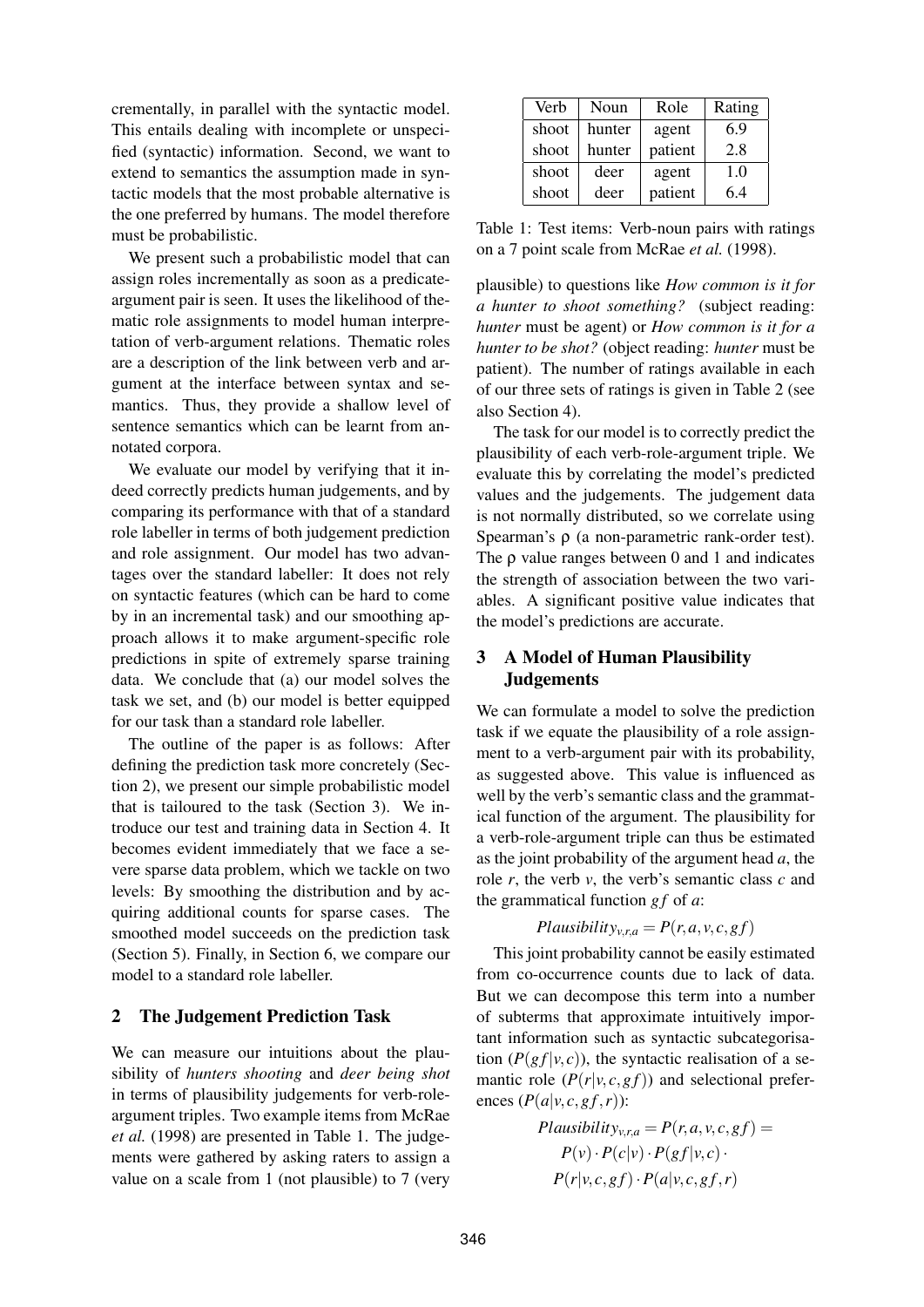shoot.02: [The hunter *Arg*0] shot [the deer *Arg*1]. Killing: [The hunter *Killer*] shot [the deer *Victim*].

Figure 1: Example annotation: PropBank (above) and FrameNet (below).

Each of these subterms can be estimated more easily from the semantically annotated training data simply using the maximum likelihood estimate. However, we still need to smooth our estimates, especially as the  $P(a|v, c, gf, r)$  term remains very sparse. We describe our use of two complementary smoothing methods in Section 5.

Our model fulfils the requirements we have specified: It is probabilistic, able to work incrementally as soon as a single verb-argument pair is available, and can make predictions even if the input information is incomplete. The model generates the missing values if, e.g., the grammatical function or the verb's semantic class are not specified. This means that we can immediately evaluate on the judgement data without needing further verb sense or syntactic information.

# 4 Test and Training data

Training Data To date, there are two main annotation efforts that have produced semantically annotated corpora: PropBank (PB) and FrameNet (FN). Their approaches to annotation differ enough to warrant a comparison of the corpora as training resources. Figure 1 gives an example sentence annotated in PropBank and FrameNet style. The PropBank corpus (c. 120,000 propositions, c. 3,000 verbs) adds semantic annotation to the Wall Street Journal part of the Penn Treebank. Arguments and adjuncts are annotated for every verbal proposition in the corpus. A common set of argument labels Arg0 to Arg5 and ArgM (adjuncts) is interpreted in a verb-specific way. Some consistency in mapping has been achieved, so that Arg0 generally denotes agents and Arg1 patients/themes.

The FrameNet corpus (c. 58,000 verbal propositions, c. 1,500 verbs in release 1.1) groups verbs with similar meanings together into frames (*i.e.*) descriptions of situations) with a set of framespecific roles for participants and items involved (e.g. a killer, instrument and victim in the Killing frame). Both the definition of frames as semantic verb classes and the semantic characterisation of frame-specific roles introduces a level of information that is not present in PropBank. Since corpus

annotation is frame-driven, only some senses of a verb may be present and word frequencies may not be representative of English.

Test Data Our main data set consists of 160 data points from McRae *et al.* (1998) that were split randomly into a 60 data point development set and a 100 data point test set. The data is made up of two arguments per verb and two ratings for each verb-argument pair, one for the subject and one for the object reading of the argument (see Section 2). Each argument is highly plausible in one of the readings, but implausible in the other (recall Table 1). Human ratings are on a 7-point scale.

In order to further test the coverage of our model, we also include 76 items from Trueswell *et al.* (1994) with one highly plausible object per verb and a rating each for the subject and object reading of the argument. The data were gathered in the same rating study as the McRae et al. data, so we can assume consistency of the ratings. However, in comparison to the McRae data set, the data is impoverished as it lacks ratings for plausible agents (in terms of the example in Table 1, this means there are no ratings for *hunter*). Lastly, we use 180 items from Keller and Lapata (2003). In contrast with the previous two studies, the verbs and nouns for these data were not handselected for the plausibility of their combination. Rather, they were extracted from the BNC corpus by frequency criteria: Half the verb-noun combinations are seen in the BNC with high, medium and low frequency, half are unseen combinations of the verb set with nouns from the BNC. The data consists of ratings for 30 verbs and 6 arguments each, interpreted as objects. The human ratings were gathered using the Magnitude Estimation technique (Bard *et al.*, 1996). This data set allows us to test on items that were not handselected for a psycholinguistic study, even though the data lacks agenthood ratings and the items are poorly covered by the FrameNet corpus.

All test pairs were hand-annotated with FrameNet and PropBank roles following the specifications in the FrameNet on-line database and the PropBank frames files.<sup>1</sup>

The judgement prediction task is very hard to solve if the verb is unseen during training. Backing off to syntactic information or a frequency

 $<sup>1</sup>$ Although a single annotator assigned the roles, the anno-</sup> tation should be reliable as roles were mostly unambiguous and the annotated corpora were used for reference.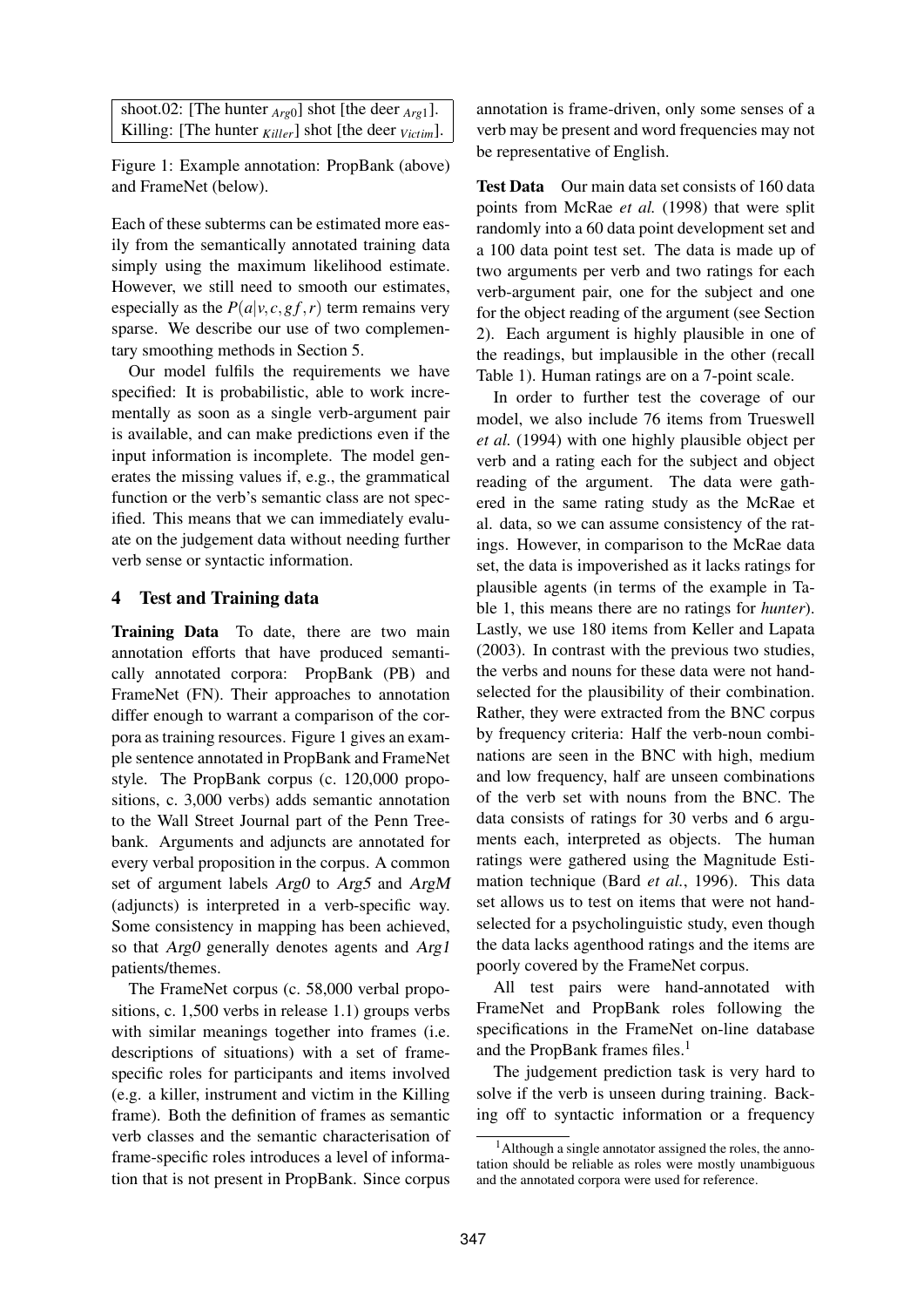|                          | Total | Revised    |            |  |  |
|--------------------------|-------|------------|------------|--|--|
| Source                   |       | FN         | PR         |  |  |
| McRae et al. (1998)      | 100   | 64 (64%)   | 92(92%)    |  |  |
| Trueswell et al. (1994)  | 76    | 52 (68.4%) | 72 (94.7%) |  |  |
| Keller and Lapata (2003) | 180   |            | 162 (90%)  |  |  |

Table 2: Test sets: Total number of ratings and size of revised test sets containing only ratings for seen verbs (% of total ratings). –: Coverage too low  $(26.7\%)$ .

baseline only works if the role set is small and syntactically motivated, which is the case for Prop-Bank, but not FrameNet. We present results both for the complete test sets and and for revised sets containing only items with seen verbs. Excluding unseen verbs seems justified for FrameNet and has little effect for the PropBank corpus, since its coverage is generally much better. Table 2 shows the total number of ratings for each test set and the sizes of the revised test sets containing only items with seen verbs. FrameNet always has substantially lower coverage. Since only 27% of the verbs in the Keller & Lapata items are covered in FrameNet, we do not test this combination.

#### 5 Experiment 1: Smoothing Methods

We now turn to evaluating our model. It is immediately clear that we have a severe sparse data problem. Even if all the verbs are seen, the combinations of verbs and arguments are still mostly unseen in training for all data sets.

We describe two complementary approaches to smoothing sparse training data. One, Good-Turing smoothing, approaches the problem of unseen data points by assigning them a small probability. The other, class-based smoothing, attempts to arrive at semantic generalisations for words. These serve to identify equivalent verb-argument pairs that furnish additional counts for the estimation of  $P(a|v, c, gf, r)$ .

# 5.1 Good-Turing Smoothing and Linear Interpolation

We first tackle the sparse data problem by smoothing the distribution of co-occurrence counts. We use the Good-Turing re-estimate on zero and one counts to assign a small probability to unseen events. This method relies on re-estimating the probability of seen and unseen events based on knowledge about more frequent events.

Adding Linear Interpolation We also experimented with the linear interpolation method,

which is typically used for smoothing n-gram models. It re-estimates the probability of the ngram in question as a weighted combination of the n-gram, the n-1-gram and the n-2-gram. For example,  $P(a|v, c, gf, r)$  is interpolated as

$$
P(a|v, c, gf, r) = \lambda_1 P(a|v, c, gf, r) + \lambda_2 P(a|v, c, r) + \lambda_3 P(a|v, c)
$$

The  $\lambda$  values were estimated on the training data, separately for each of the model's four conditional probability terms, by maximising five-fold cross-validation likelihood to avoid overfitting.

We smoothed all model terms using the Good-Turing method and then interpolated the smoothed terms. Table 3 lists the test results for both training corpora and all test sets when Good-Turing smoothing (GT) is used alone and with linear interpolation (GT/LI). We also give the unsmoothed coverage and correlation. The need for smoothing is obvious: Coverage is so low that we can only compute correlations in two cases, and even for those, less than 20% of the data are covered.

GT smoothing alone always outperforms the combination of GT and LI smoothing, especially for the FrameNet training set. Maximising the data likelihood during λ estimation does not approximate our final task well enough: The log likelihood of the test data is duly improved from −797.1 to −772.2 for the PropBank data and from −501.9 to −446.3 for the FrameNet data. However, especially for the FrameNet training data, performance on the correlation task diminishes as data probability rises. A better solution might be to use the correlation task directly as a  $\lambda$  estimation criterion, but this is much more complex, requiring us to estimate all  $\lambda$  terms simultaneously. Also, the main problem seems to be that the  $\lambda$  interpolation smoothes by de-emphasising the most specific (and sparsest) term, so that, on our final task, the all-important argument-specific information is not used efficiently when it is available. We therefore restrict ourselves to GT smoothing.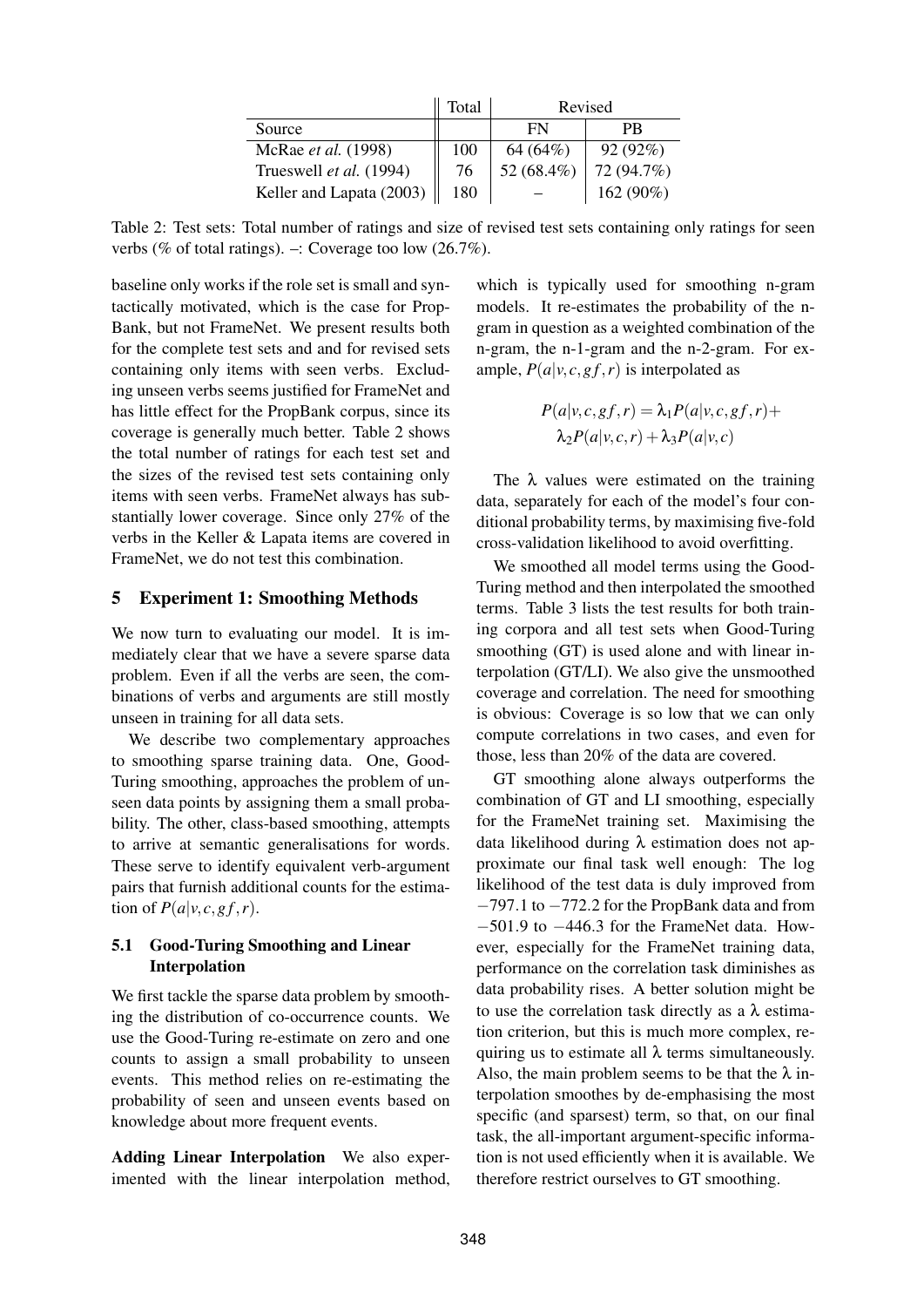|           |              |                  |          | Smoothed   |              | Unsmoothed |         |            |  |
|-----------|--------------|------------------|----------|------------|--------------|------------|---------|------------|--|
| Train     | Smoothing    | Test             | Coverage |            | ρ            | Coverage   |         | ρ          |  |
|           | <b>GT</b>    | McRae            | 93.5%    | (86%)      | $0.112$ , ns | $2\%$      | $(2\%)$ |            |  |
|           |              | <b>Trueswell</b> | 100%     | $(94.7\%)$ | $0.454$ , ** | 17%        | (16%)   | ns         |  |
| <b>PB</b> |              | Keller&Lapata    | 100%     | $(90\%)$   | $0.285$ , ** | 5%         | $(4\%)$ | $0.727,*$  |  |
|           | <b>GT/LI</b> | McRae            | 93.5%    | (86%)      | $0.110$ , ns | $2\%$      | $(2\%)$ |            |  |
|           |              | <b>Trueswell</b> | 100%     | $(94.7\%)$ | $0.404$ , ** | 17%        | (16%)   | ns         |  |
|           |              | Keller&Lapata    | 100%     | $(90\%)$   | $0.284$ , ** | 5%         | (4%)    | $0.727, *$ |  |
| <b>FN</b> | <b>GT</b>    | McRae            | 87.5%    | $(56\%)$   | $0.164$ , ns | $6\%$      | $(4\%)$ |            |  |
|           |              | Trueswell        | 76.9%    | $(52.6\%)$ | $0.046$ , ns | $6\%$      | $(4\%)$ |            |  |
|           | <b>GT/LI</b> | McRae            | 87.5%    | (56%)      | $0.042$ , ns | $6\%$      | $(4\%)$ |            |  |
|           |              | Trueswell        | 76.9%    | $(52.6\%)$ | $0.009$ , ns | $6\%$      | (4%)    |            |  |

Table 3: Experiment 1, GT and Interpolation smoothing. Coverage on seen verbs (*and on all items*) and correlation strength (Spearman's ρ for PB and FN data on all test sets. –: too few data points, ns: not significant, \*:  $p < 0.05$ , \*\*:  $p < 0.01$ .

Model Performance Both versions of the smoothed model make predictions for all seen verbs; the remaining uncovered data points are those where the correct role is not accounted for in the training data (the verb may be very sparse or only seen in a different FrameNet frame). For the FrameNet training data, there are no significant correlations, but for the PropBank data, we see correlations for the Trueswell and Keller&Lapata sets. One reason for the good performance of the PB-Trueswell and PB-Keller&Lapata combinations is that in the PropBank training data, the object role generally seems to be the most likely one. If the most specific probability term is sparse and expresses no role preference (which is the case for most items: see Unsmoothed Coverage), our model is biased towards the most likely role given the verb, semantic class and grammatical function. Recall that the Trueswell and Keller&Lapata data contain ratings for (plausible) objects only, so that preferring the patient role is a good strategy. This also explains why the model performs worse for the McRae et al. data, which also has ratings for good agents (and bad patients). On FrameNet, this preference for "patient" roles is not as marked, so the FN-Trueswell case does not behave like the PB-Trueswell case.

### 5.2 Class-Based Smoothing

In addition to smoothing the training distribution, we also attempt to acquire more counts to estimate each  $P(a|v, c, gf, r)$  by generalising from tokens to word classes. The term we estimate becomes  $P(class_a| class_v, gf, r)$ . This allows us to make argument-specific predictions as we do not rely on a uniform smoothed term for unseen  $P(a|v, c, gf, r)$  terms. We use lexicographic noun classes from WordNet and verb classes induced by soft unsupervised clustering, which outperform lexicographic verb classes.

Noun Classes We tested both the coarsest and the finest noun classification available in Word-Net, namely the top-level ontology and the noun synsets which contain only synonyms of the target word.<sup>2</sup> The top-level ontology proved to overgenerate alternative nouns, which raises coverage but does not produce meaningful role predictions. We therefore use the noun synsets below.

Verb Classes Verbs are clustered according to linguistic context information, namely argument head lemmas, the syntactic configuration of verb and argument, the verb's semantic class, the gold role information and a combined feature of gold role and syntactic configuration. The evaluation of the clustering task itself is task-based: We choose the clustering configuration that produces optimal results in the the prediction task on the McRae development set. The base corpus for clustering was always used for frequency estimation.

We used an implementation of two soft clustering algorithms derived from information theory (Marx, 2004): the Information Distortion (ID) (Gedeon *et al.*, 2003) and Information Bottleneck (IB) (Tishby *et al.*, 1999) methods. Soft clustering allows us to take verb polysemy into account that is often characterised by different patterns of syntactic behaviour for each verb meaning.

 ${}^{2}$ For ambiguous nouns, we chose the sense that led to the highest probability for the current role assignment.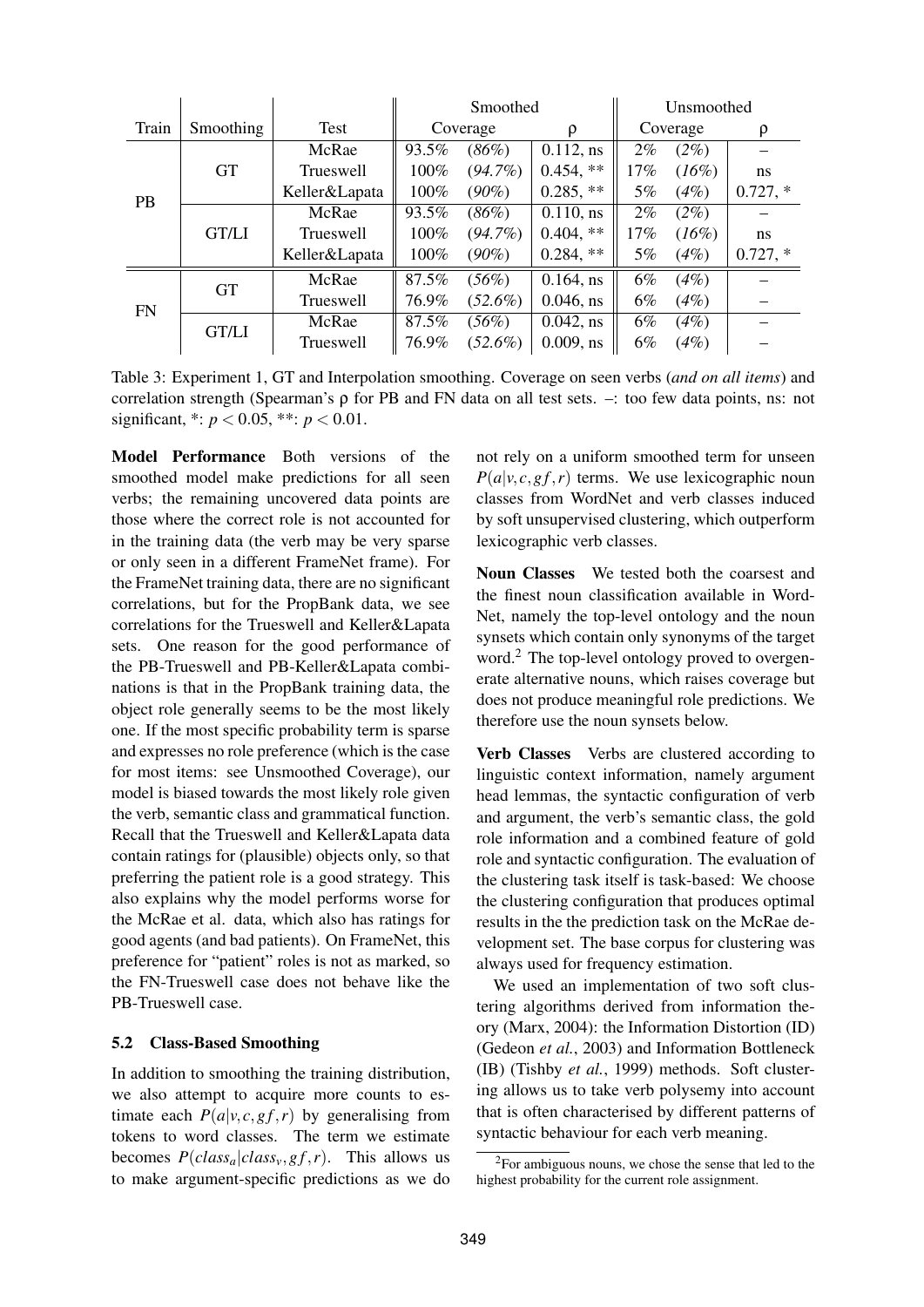A number of parameters were set on the development set, namely the clustering algorithm, the smoothing method within the algorithms and the number of clusters within each run. For our task, the IB algorithm generally yielded better results.

We decided which clustering parametrisations should be tried on the test sets based on the notion of stability: Both algorithms increase the number of clusters by one at each iteration. Thus, each parametrisation yields a series of cluster configurations as the number of iterations increases. We chose those parametrisations where a series of at least three consecutive cluster configurations returned significant correlations on the development set. This should be an indication of a generalisable success, rather than a fluke caused by peculiarities of the data. On the test sets, results are reported for the configuration (characterised by the iteration number) that returned the first significant result in such a series on the development set, as this is the most general grouping.

#### 5.3 Combining the Smoothing Methods

We now present results for combining the GT and class-based smoothing methods. We use induced verb classes and WordNet noun synsets for class-based smoothing of  $P(a|v, c, gf, r)$ , and rely on GT smoothing if the counts for this term are still sparse. All other model terms are always smoothed using the GT method. Table 4 contains results for three clustering configurations each for the PropBank and FrameNet data that have proven stable on the development set. We characterise them by the clustering algorithm (IB or ID) and number of clusters. Note that the upper bound for our ρ values, human agreement or inter-rater correlation, is below 1 (as indicated by a correlation of Pearson's  $r = .640$  for the seen pairs from the Keller and Lapata (2003) data).

For the FrameNet data, there is a marked increase in performance for both test sets. The human judgements are now reliably predicted with good coverage in five out of six cases. Clearly, equivalent verb-argument counts have furnished accurate item-specific estimates. On the PropBank data set, class-based smoothing is less helpful: ρ values generally drop slightly. Apparently, the FrameNet style of annotation allows us to induce informative verb classes, whereas the PropBank classes introduce noise at most.

#### 6 Experiment 2: Role Labelling

We have shown that our model performs well on its intended task of predicting plausibility judgements, once we have proper smoothing methods in place. But since this task has some similarity to role labelling, we can also compare the model to a standard role labeller on both the prediction and role labelling tasks. The questions are: How well do we do labelling, and does a standard role labeller also predict human judgements?

Beginning with work by Gildea and Jurafsky (2002), there has been a large interest in semantic role labelling, as evidenced by its adoption as a shared task in the Senseval-III competition (FrameNet data, Litkowski, 2004) and at the CoNLL-2004 and 2005 conference (PropBank data, Carreras and Márquez, 2005). As our model currently focuses on noun phrase arguments only, we do not adopt these test sets but continue to use ours, defining the correct role label to be the one with the higher probability judgement. We evaluate the model on the McRae test set (recall that the other sets only contain good patients/themes and are therefore susceptible to labeller biases).

We formulate frequency baselines for our training data. For PropBank, always assigning Arg1 results in  $F = 45.7$  (43.8 on the full test set). For FrameNet, we assign the most frequent role given the verb, so the baseline is  $F = 34.4$  (26.8).

We base our standard role labelling system on the SVM labeller described in Giuglea and Moschitti (2004), although without integrating information from PropBank and VerbNet for FrameNet classification as presented in their paper. Thus, we are left with a set of fairly standard features, such as phrase type, voice, governing category or path through parse tree from predicate. These are used to train two classifiers, one which decides which phrases should be considered arguments and one which assigns role labels to these arguments. The SVM labeller's F score on an unseen test set is  $F = 80.5$  for FrameNet data when using gold argument boundaries. We also trained the labeller on the PropBank data, resulting in an F score of  $F = 98.6$  on Section 23, again on gold boundaries.

We also evaluate the SVM labeller on the correlation task by normalising the scores that the labeller assigns to each role and then correlating the normalised scores to the human ratings.

In order to extract features for the SVM labeller, we had to present the verb-noun pairs in full sen-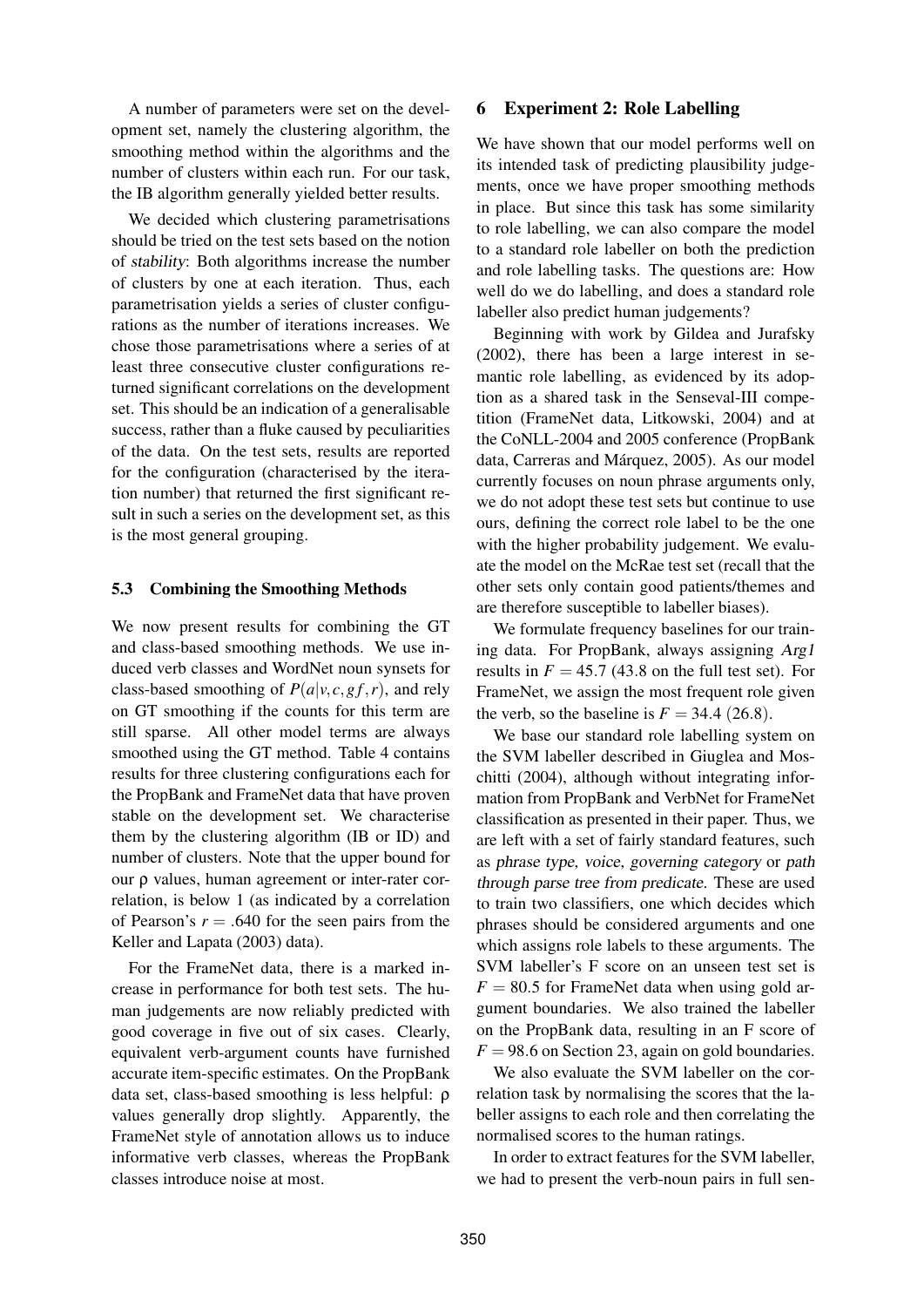| Train     | <b>Test</b>      | Verb Clusters   |       | Coverage   | ρ         |        |
|-----------|------------------|-----------------|-------|------------|-----------|--------|
|           |                  | ID <sub>4</sub> | 93.5% | (86%)      | 0.097,    | ns     |
|           | McRae            | $IB$ 10         | 93.5% | (86%)      | $0.104$ , | ns     |
|           |                  | IB <sub>5</sub> | 93.5% | (86%)      | 0.107,    | ns     |
|           |                  | ID4             | 100%  | $(94.7\%)$ | 0.419,    | $***$  |
| <b>PB</b> | <b>Trueswell</b> | <b>IB</b> 10    | 100%  | $(94.7\%)$ | 0.366,    | $***$  |
|           |                  | IB <sub>5</sub> | 100%  | $(94.7\%)$ | 0.439,    | $***$  |
|           |                  | ID <sub>4</sub> | 100%  | $(90\%)$   | 0.300,    | $**$   |
|           | Keller&Lapata    | <b>IB</b> 10    | 100%  | $(90\%)$   | 0.255,    | $***$  |
|           |                  | IB <sub>5</sub> | 100%  | $(90\%)$   | 0.297,    | $***$  |
| <b>FN</b> |                  | ID <sub>4</sub> | 87.5% | (56%)      | 0.304,    | $\ast$ |
|           | McRae            | IB <sub>9</sub> | 87.5% | $(56\%)$   | 0.275,    | $\ast$ |
|           |                  | <b>IB</b> 10    | 87.5% | $(56\%)$   | 0.267,    | $\ast$ |
|           |                  | ID <sub>4</sub> | 76.9% | $(52.6\%)$ | 0.256,    | ns     |
|           | <b>Trueswell</b> | IB <sub>9</sub> | 76.9% | $(52.6\%)$ | 0.342,    | $\ast$ |
|           |                  | IB 10           | 76.9% | $(52.6\%)$ | 0.365,    | $\ast$ |

Table 4: Experiment 1: Combining the smoothing methods. Coverage on seen verbs (*and on all items*) and correlation strength (Spearman's ρ) for PB and FN data. WN synsets as noun classes. Verb classes: IB/ID: smoothing algorithm, followed by number of clusters. ns: not significant, \*: p<0.05, \*\*: p<0.01

tences, as the labeller relies on a number of features from parse trees. We used the experimental items from the McRae et al. study, which are all disambiguated towards a reduced relative reading (object interpretation: *The hunter shot by the ...*) of the argument. In doing this, we are potentially biasing the SVM labeller towards one label, depending on the influence of syntactic features on role assignment. We therefore also created a main clause reading of the verb-argument pairs (subject interpretation: *The hunter shot the ...*) and present the results for comparison. For our model, we have previously not specified the grammatical function of the argument, but in order to put both models on a level playing field, we now supply the grammatical function of Ext (external argument), which applies for both formulations of the items.

Table 5 shows that for the labelling task, our model outperforms the labelling baseline and the SVM labeller on the FrameNet data by at least 16 points F score while the correlation with human data remains significant. For the PropBank data, labelling performance is on baseline level, below the better of the two SVM labeller conditions. This result underscores the usefulness of argument-specific plausibility estimates furnished by class-based smoothing for the FrameNet data. For the PropBank data, our model essentially assigns the most frequent role for the verb.

The performance of the SVM labeller suggests a strong influence of syntactic features: On the

PropBank data set, it always assigns the Arg0 label if the argument was presented as a subject (this is correct in 50% of cases) and mostly the appropriate ArgN label if the argument was presented as an object. On FrameNet, performance again is above baseline only for the subject condition, where there is also a clear trend for assigning agent-style roles. (The object condition is less clear-cut.) This strong reliance on syntactic cues, which may be misleading for our data, makes the labeller perform much worse than on the standard test sets. For both training corpora, it does not take word-specific plausibility into account due to data sparseness and usually assigns the same role to both arguments of a verb. This precludes a significant correlation with the human ratings.

Comparing the training corpora, we find that both models perform better on the FrameNet data even though there are many more role labels in FrameNet, and the SVM labeller does not profit from the greater smoothing power of FrameNet verb clusters. Overall, FrameNet has proven more useful to us, despite its smaller size.

In sum, our model does about as well (PB data) or better (FN data) on the labelling task as the SVM labeller, while the labeller does not solve the prediction task. The success of our model, especially on the prediction task, stems partly from the absence of global syntactic features that bias the standard labeller strongly. This also makes our model suited for an incremental task. Instead of